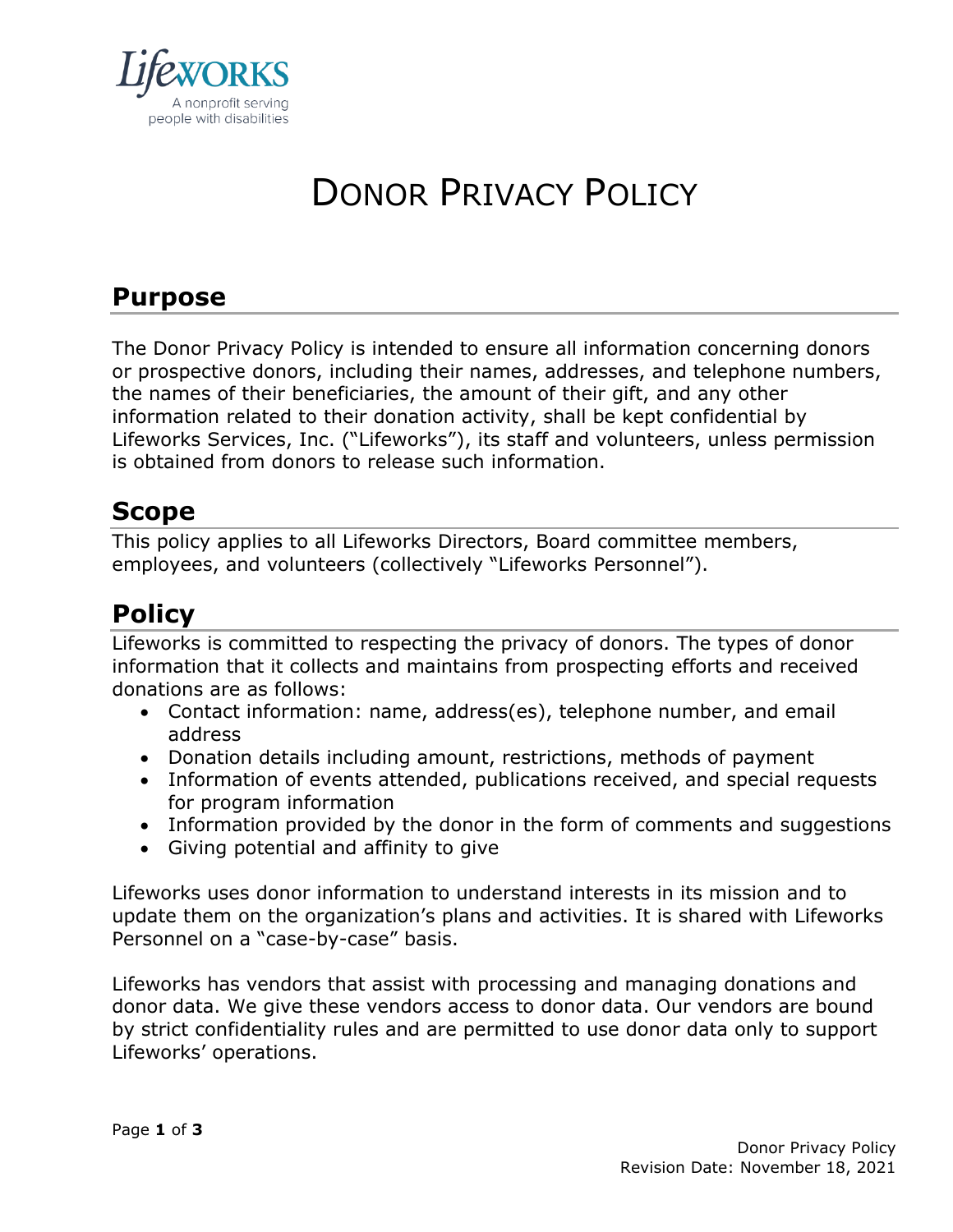

We will use donor information to comply with the law or in the good faith belief that such action is necessary to conform to the requirements of law or comply with legal process served on us.

Lifeworks does not sell, trade, or share donors' private information with other organizations.

For those who do not wish to be included on a mailing list or who would like to update or change their information should contact Lifeworks Advancement at 2965 Lone Oak Drive, Suite 160, Eagan, MN 55121 or 651-454-2732.

#### **Donor Bill of Rights**

Philanthropy is based on voluntary action for the common good. It is a tradition of giving and sharing that is primary to the quality of life. To assure that philanthropy merits the respect and trust of the general public, and that donors and prospective donors can have full confidence in the not-for-profit organizations and causes they are asked to support, we declare that all donors have these rights.

- 1. To be informed of the organization's mission, of the way the organization intends to use donated resources, and of its capacity to use donations effectively for their intended purposes.
- 2. To be informed of the identity of those serving on the organization's governing board, and to expect the board to exercise prudent judgment in its stewardship responsibilities.
- 3. To have access to the organization's most recent financial statements.
- 4. To be assured their gifts will be used for the purposes for which they were given.
- 5. To receive appropriate acknowledgement and recognition.
- 6. To be assured that information about their donations is handled with respect and with confidentiality to the extent provided by law or as requested by the donor.
- 7. To expect that all relationships with individuals representing organizations of interest to the donor will be professional in nature.
- 8. To be informed whether those seeking donations are volunteers, employees of the organization, or hired solicitors.
- 9. To have the opportunity for their names to be deleted from mailing lists that an organization may intend to share.
- 10. To feel free to ask questions when making a donation and to receive prompt, truthful, and forthright answers.